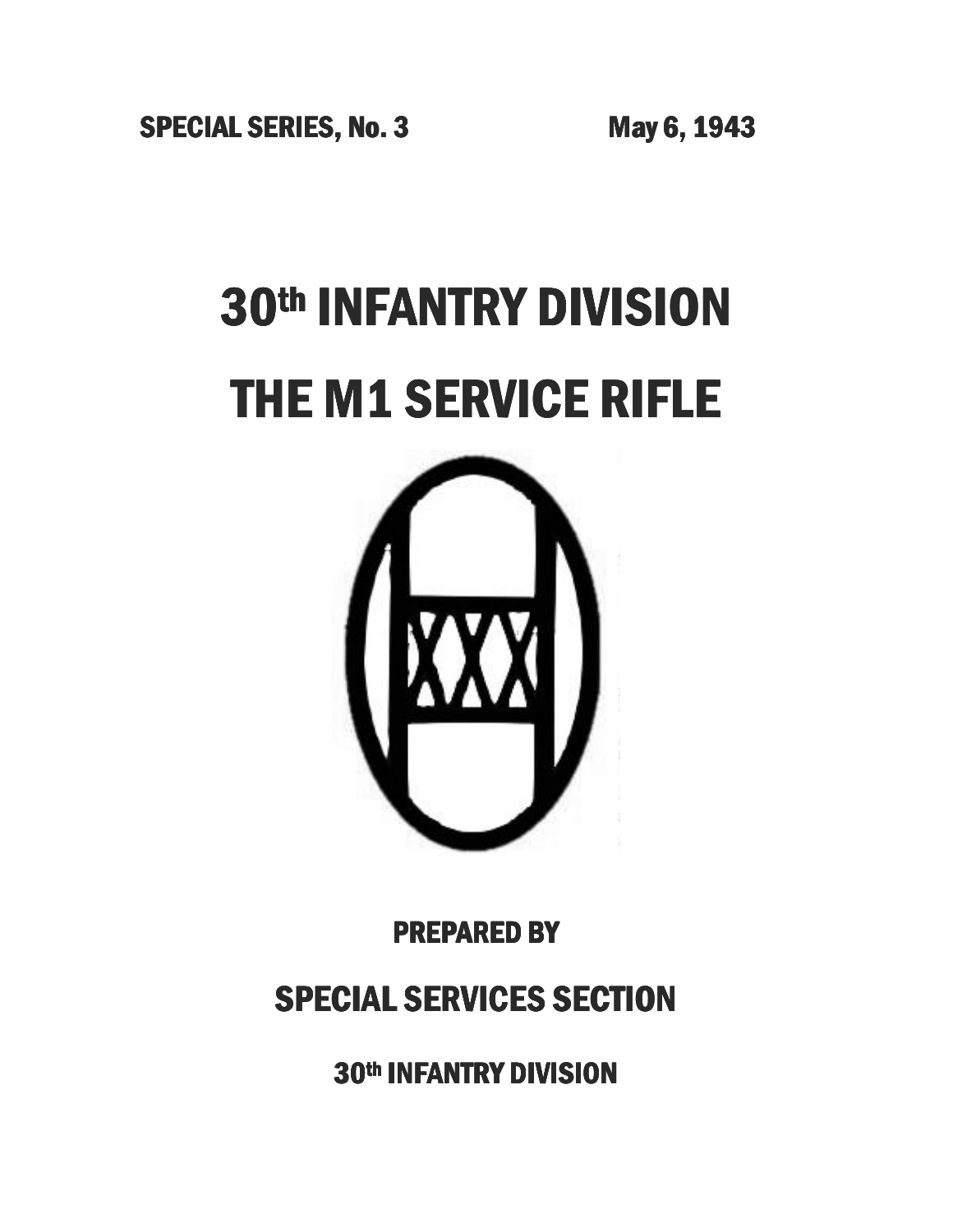### **FIELD STRIPPING THE M1 RIFLE**



Taken from FM 23-5 U.S. Rifle Caliber .30, M1

#### 1. Disassembly and Assembly 1. Disassembly and Assembly

 $(a.)$  The individual soldier is authorized to disassemble his rifle to the extent called field stripping.

 $(b.)$  The rifle should be disassembled and assembled only when maintenance is required or for instructional purposes. Repeated disassembly and assembly causes excessive wear of parts and soon makes them unserviceable and reduces the accuracy of the weapon.

 $(c.)$  The rifle has been designed so that it may be taken apart and put together easily. No force is needed if it is disassembled and assembled correctly. The parts of one rifle, except the bolt, may be interchanged with those of another when necessary; for safety reasons, bolts should never be interchanged except by maintenance support personnel.

 $(d.)$  As the rifle is disassembled, the parts should be laid out on a clean surface, in the order of removal, from left to right. This makes assembly easier because the parts are assembled in the reverse order of disassembly. The names of the rifle parts (nomenclature) should be taught along with disassembly and assembly to make future instruction on the rifle easier to understand.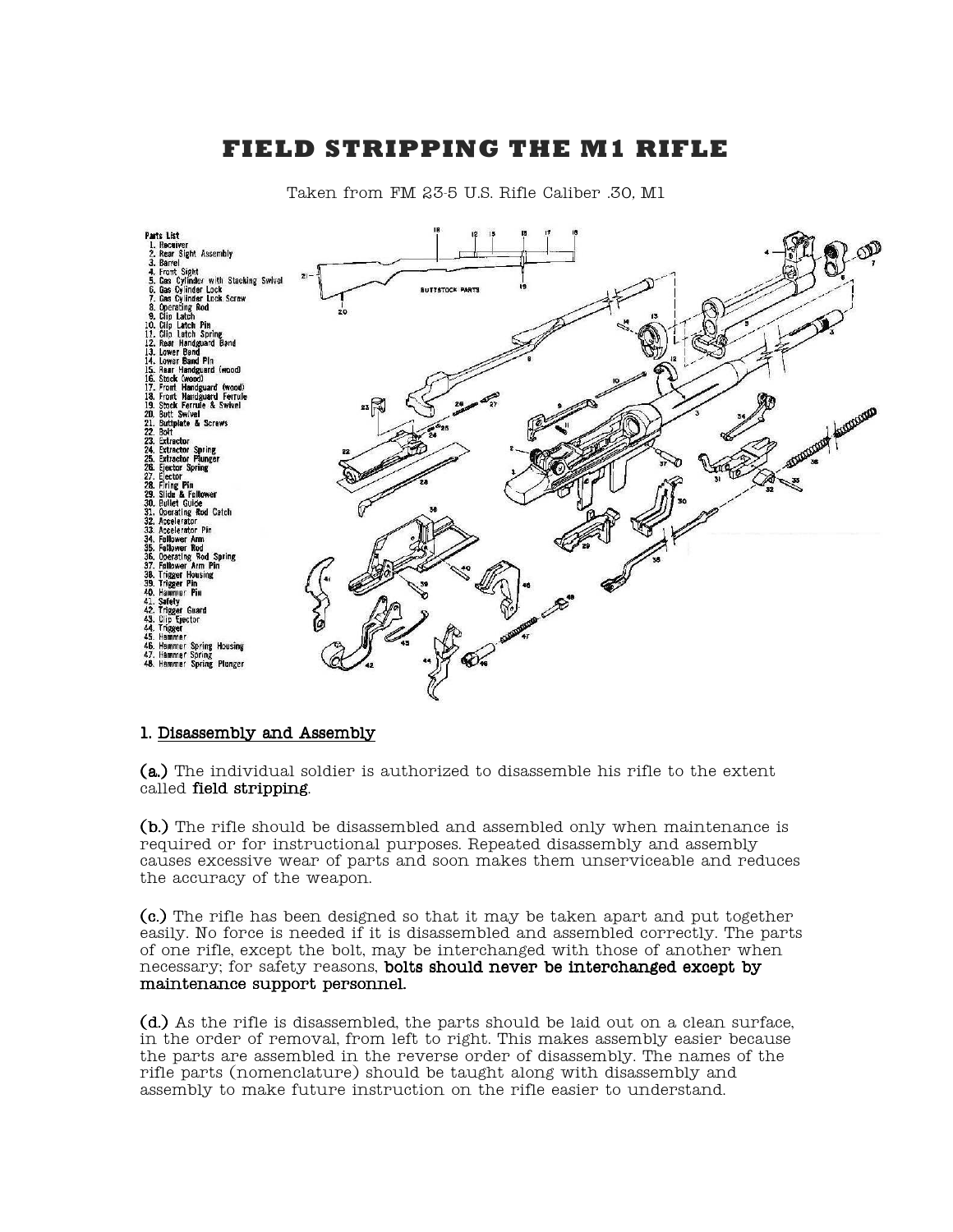#### 2. Clearing the Rifle 2. Clearing the Rifle

The first step in handling any weapon is to clear it. The M1 rifle is clear when there is no ammunition in the chamber or receiver, the bolt is locked to the rear, and the safety is engaged. To clear the rifle, pull the operating rod handle all the way to the rear, inspect the chamber and receiver to insure that no rounds are present and push the safety to its locked position (inside the trigger guard).

#### 3. Disassembly Into the Three Main Groups 3. Disassembly Into the Three Main Groups

 $(a)$  The three main groups are the trigger housing group, the barrel and receiver group, and the stock group.

(b.) To disassemble the rifle into the three main groups, first insure that the weapon is clear and then allow the bolt to go forward by depressing the follower with the right thumb and allowing the bolt to ride forward over the follower assembly.

 $(c.)$  Place the rifle butt against the left thigh, sights to the left. With the thumb and forefinger of the right hand, pull downward and outward on the rear of the trigger guard. Swing the trigger guard out as far as it will go and lift out the trigger housing group.



 $(d.)$  To separate the barrel and receiver from the stock lay the weapon on a flat surface with the sights up, muzzle to the left. With the left hand, grasp the rear of the receiver and raise the rifle. With the right hand, give a downward blow, grasping the small of the stock. This will separate the stock group from the barrel and receiver group.

#### 4. Disassembly of the Barrel and Receiver Group

(a.) Place the barrel and receiver group, with the bolt closed, on a flat surface with the sights down (insuring that the rear sight aperture is at its lowest position), muzzle pointing to the left. Holding the rear of the receiver with the right hand, grasp the follower rod with the thumb and forefinger of the left hand and disengage it from the follower arm by moving it toward the muzzle. Remove the follower rod and operating rod spring by withdrawing them to the right. Do not separate these parts.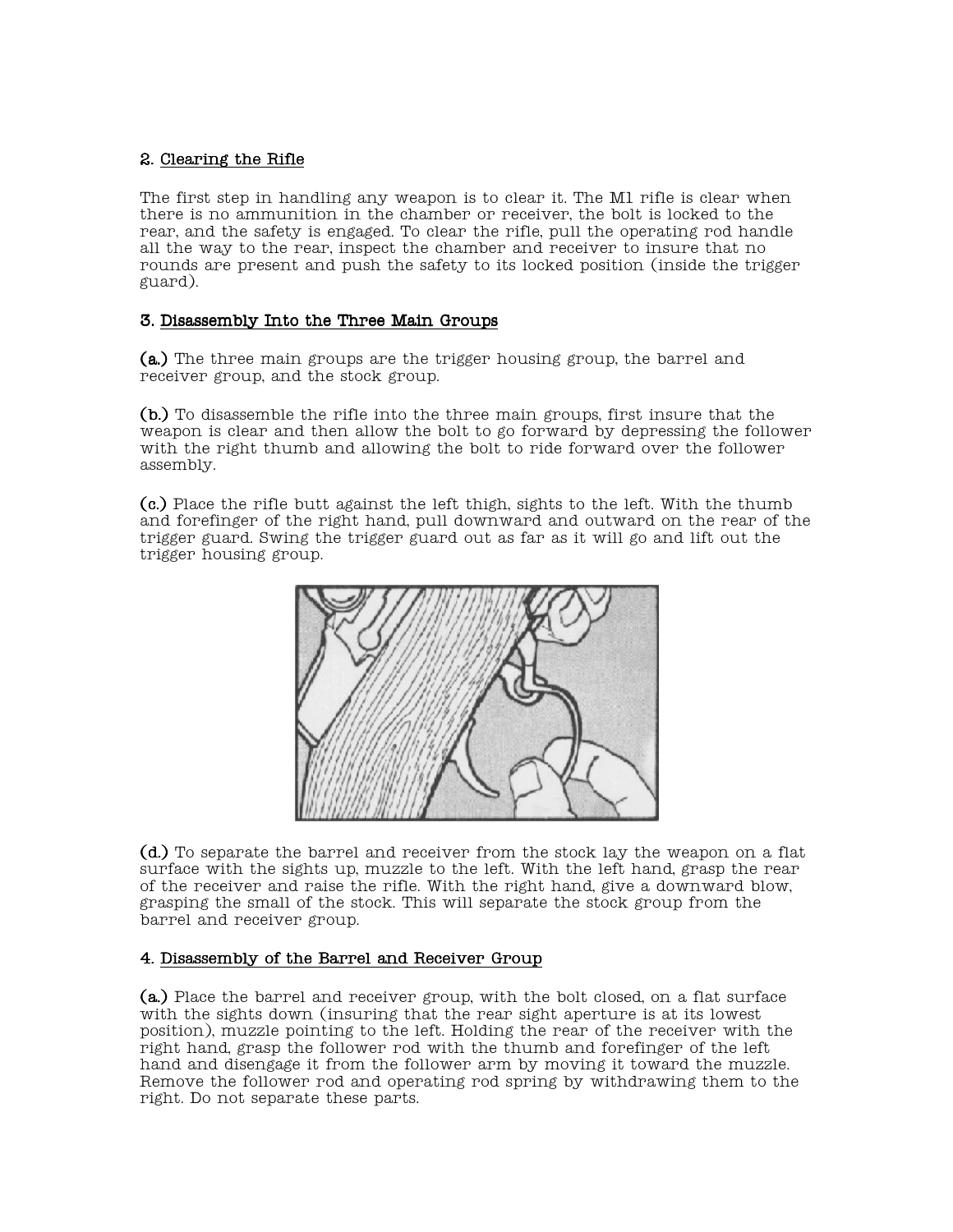

 $(b.)$  Using the tip of a dummy cartridge, remove the follower arm pin by pushing it from the far side of the receiver toward the body.



(c.) With the left hand, grasp the bullet guide, follower arm, and the operating rod catch assembly, and lift them out of the receiver together. Separate and arrange these parts from left to right in the following order: follower arm, operating rod catch assembly, and bullet guide.

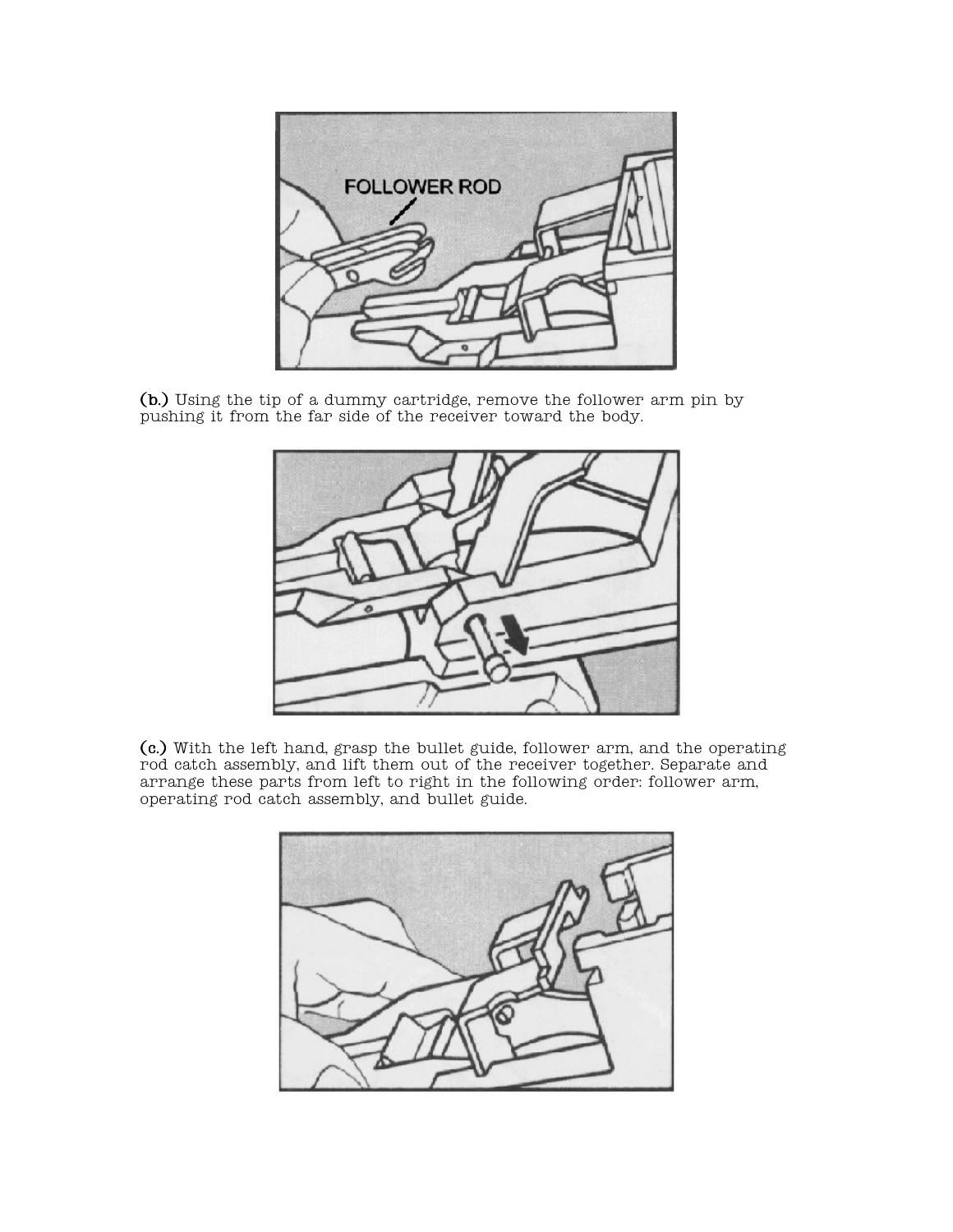$(d.)$  Reach down into the receiver and lift out the follower assembly.

 $(e.)$  Turn the barrel and receiver group over so that the sights are up, muzzle pointing away from you. With the left hand, raise the rear of the receiver. With the right hand, pull the operating rod to the rear until the rear of the handle is directly under the forward edge of the windage knob. With an upward and outward movement, disengage the guide lug of the operating rod through its dismount notch on the receiver. Remove the operating rod.



#### Caution: The operating rod is bent intentionally so that it will not bind against the enlarged portion of the barrel. Do not attempt to straighten it.

 $(f.)$  With the right hand, grasp the bolt by the operating lug and slide it fully to the rear; then slide it forward, lifting upward and outward to the right front with a slight rotating motion to remove it.

 $(g.)$  Using the screwdriver blade of the M10 cleaning rod handle unscrew and remove the gas cylinder lock screw located under the end of the barrel muzzle.

 $(h.)$  Unscrew and remove the gas cylinder lock. Loosen the gas cylinder by tapping lightly toward the muzzle on the bayonet stud with a piece of wood or similar soft object. Remove the gas cylinder, taking care not to burr or damage the splines. Do not remove or attempt to adjust the front sight.



 $(i)$  Remove the front handguard by sliding it forward over the muzzle. Do not attempt to remove the rear handguard.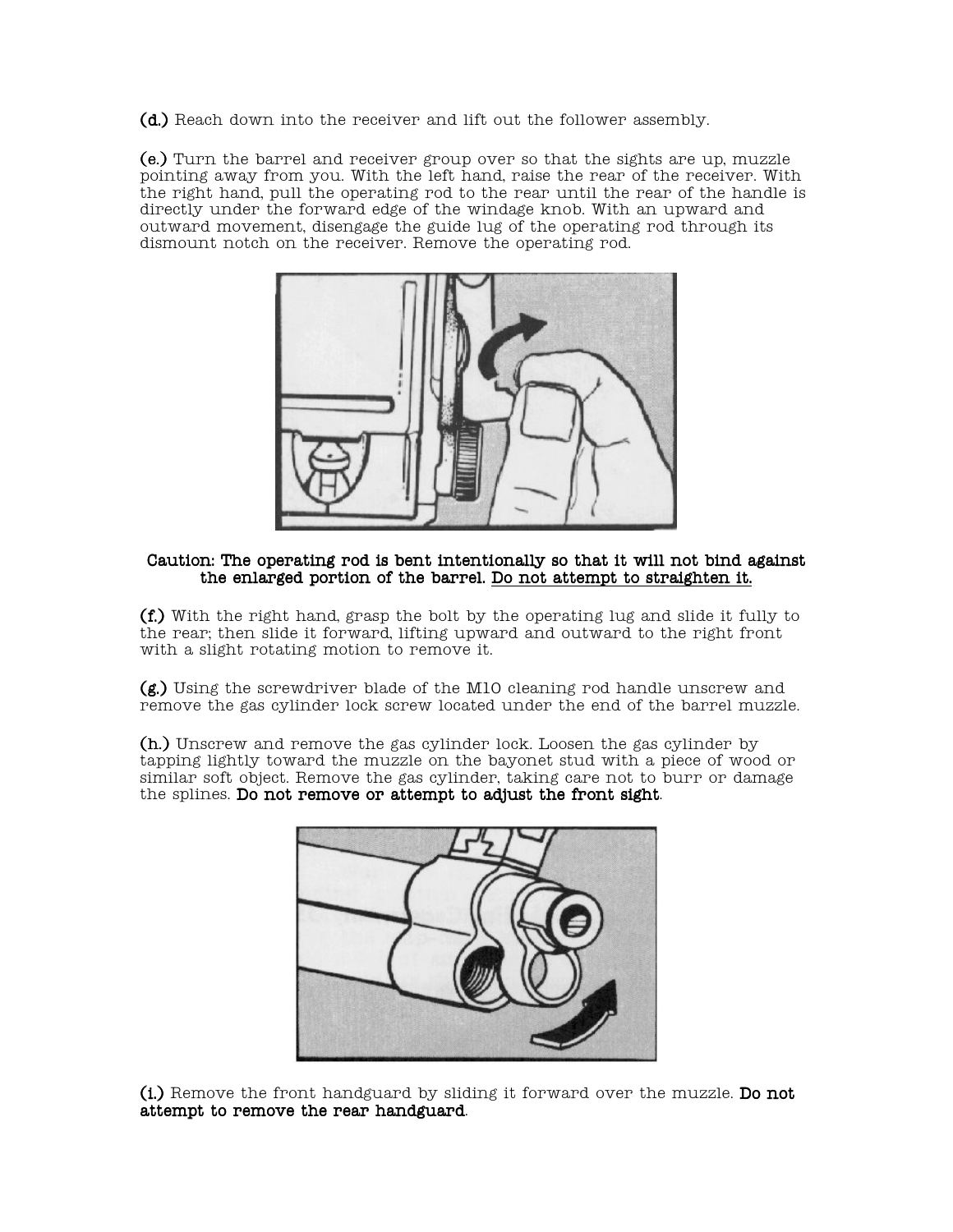#### 5. Assembly of the Barrel and Receiver Group

(a.) Replace the front handguard by sliding it over the muzzle and insure that it is seated in the front band.

 $(b.)$  Place the gas cylinder over the barrel, making sure the splines are aligned with their grooves. Push the gas cylinder down as far as it will go. If tapping is necessary, use a piece of wood on the bayonet stud. Engage the threads of the gas cylinder lock with those on the barrel and screw the lock on by hand until it is finger tight (do not use a tool). If the lock is not aligned with the gas cylinder, do not force it, but **unscrew** it until it is aligned. Replace and tighten the gas cylinder lock screw with the handle assembly of the M10 cleaning rod.

 $(c.)$  To replace the bolt, hold it by the operating lug and place the rear end of the bolt onto the bridge of the receiver. Rotate the bolt counter-clockwise as far as necessary to permit the tang of the firing pin to clear the top of the bridge of the receiver. Guide the left locking lug of the bolt into its groove on the left side of the receiver. Lower the right locking lug on its bearing surface and slide the bolt halfway to the rear.

 $(d.)$  To replace the operating rod, hold the handle with the right hand and place the piston end into the gas cylinder. Align the operating rod so that the recess in the hump fits over the operating lug of the bolt. While applying pressure downward and inward on the handle, pull the operating rod to the rear until the guide lug is engaged in its groove. Move the operating rod forward until the bolt is closed.

(e.) Turn the barrel and receiver group over so that the sights are down and the muzzle is to the left. Replace the follower assembly so that its guide ribs fit into their grooves in the receiver. Make sure that the slide of the follower is down and that the square hole is to the rear. The slide will rest against the bolt.

 $(f)$ .) Replace the bullet guide so that its shoulders fit into their slots in the receiver and the hole in the toe of the bullet guide is aligned with the holes in the receiver.

 $(g)$ .) With the right hand, lift up the lower part of the bullet guide slightly. With the left hand, insert the rear arm of the operating rod catch assembly through the clearance cut in the side of the bullet guide. Make sure that the rear arm is underneath the front stud of the clip latch which projects into the receiver. Lower the bullet guide into place. Test for correct assembly by pressing down on the front arms of the operating rod catch assembly. It should move and you should be able to feel the tension of the clip latch spring.

 $(h)$ .) Replace the follower arm by passing its rear studs through the bullet guide and inserting them into the guide grooves on the follower. Allow the wings of the follower arm to rest astride the toe of the bullet guide. Align the holes in the operating rod catch assembly, follower arm, and bullet guide with those in the receiver and replace the follower arm pin from the near side.

 $(i)$  Insert the loose end of the operating rod spring into the operating rod. Grasp the follower rod with the left hand, making sure that its hump is toward the barrel. Pull toward the muzzle, compressing the operating rod spring, and engage the claws of the follower rod with the front studs of the follower arm. You may have to raise the follower assembly to do this.